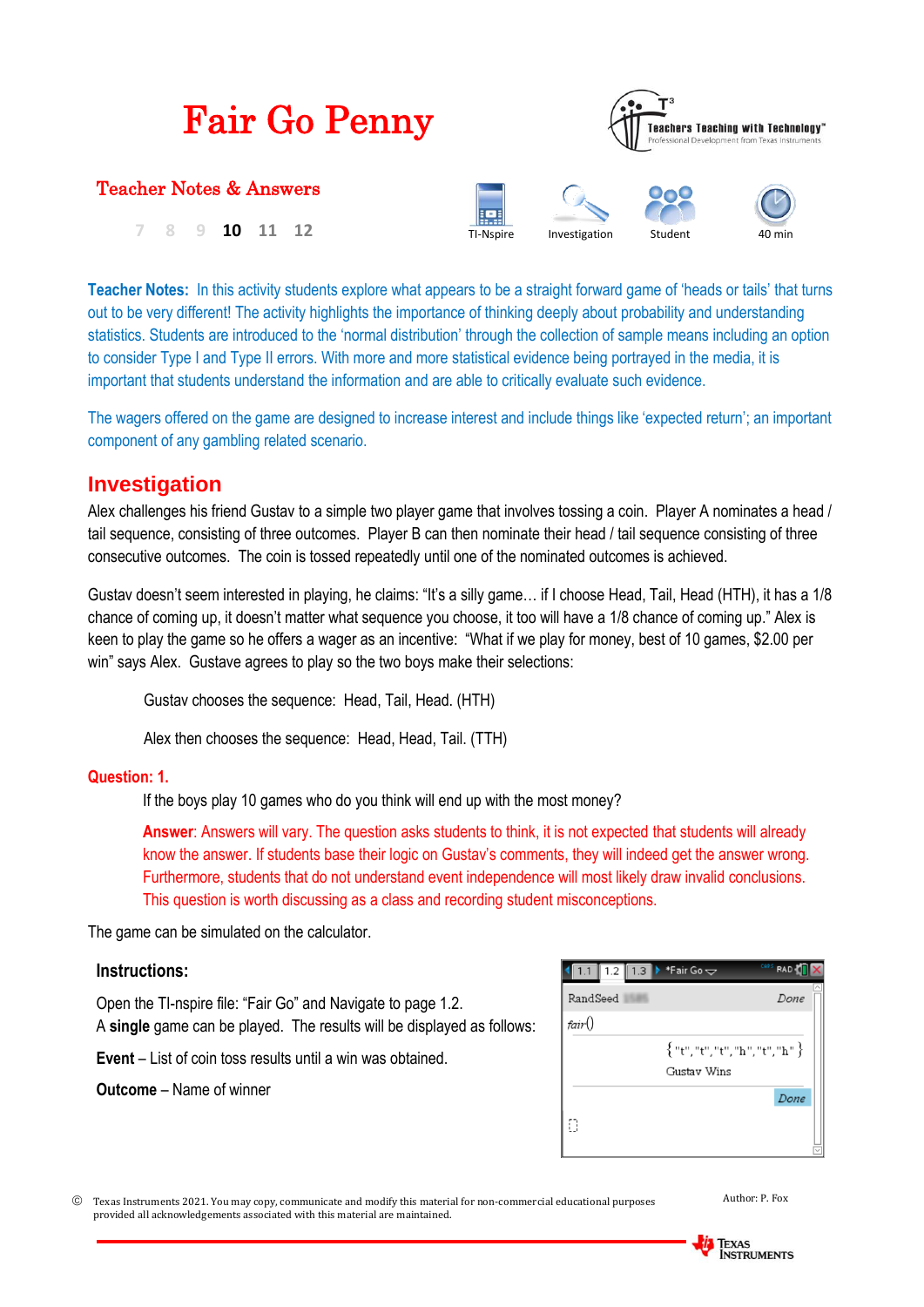Before commencing **any** probability simulation, it is important to 'seed' the random variable generator. The random seed command can be obtained from the calculator application:

## > **Probability** > **Random** > **Seed**

Enter a unique four digit number such as the last four digits of your home or mobile number to ensure your results are also unique. To play a single game, press the [**VAR**] key, select the game and press [**ENTER**].

## **Question: 2.**

Play the game 10 times and record the results in a table, A when Alex wins and G for Gustav. Alex's Balance is based on receiving \$2.00 from Gustav if Alex wins or a \$2.00 payout each time Gustav wins. Determine which player (if any) is the winner and comment on the results.

**Answer**: Answers will vary, but if students record their random variable seed, the results may be reproduced. In this game the results are in Alex's favour, so most students will likely see Alex with the majority of wins. The results shown below were generated for a random seed of 1234.

The sample results show that Alex won 70% of the games. If the game is fair there is a 17.2% chance that Alex will win at least 7 games.

**Teacher Notes**: It is worthwhile sharing results amongst the class. Consider first asking students to vote on whether or not they think the game is fair after this sample of 10 games. Some students may already be convinced with this small sample that the game is unfair, others may be unchanged even if Alex wins 8 games.

**After** collecting student responses about the fairness of the game, collect results from the class with regards to how many students had Alex winning the majority\* of the time. This question is slightly different as it removes the 'by how much'. Remember at this stage we are trying to collect evidence about whether or not the game is 'fair'.

| Game           |     | n   | ּמ<br>υ |     | м   |     |     | 8   | o   | 10  |
|----------------|-----|-----|---------|-----|-----|-----|-----|-----|-----|-----|
| Winner         | n   | U   | n       | ت   | э   |     |     |     | G.  |     |
| Alex's Balance | \$2 | \$4 | \$6     | \$4 | \$2 | \$4 | \$6 | \$8 | \$6 | \$8 |

\*Majority – A good question to ask students here is what to do about the 50:50 case?

# **Playing Detective**

When the boys played, Gustav only won 3 games and subsequently claimed: "This game is not fair!" Playing 10 games does not constitute significant evidence to support Gustav's claim, his experience may be attributed to *chance*. Mathematicians make claims based on clearly defined boundaries and a level of certainty rather than reactionary emotions. One way to increase the level of confidence to accept or refute Gustav's claim is to conduct more trials (games).

Gustav decides to hire you as his 'maths-detective'. Your task is to determine whether Alex's game is fair. If the game is fair, the long term expected payout for both players is approximately \$0.00, that is to say, neither player should *expect* to walk away with more money than their opponent.



As the mathematics detective, you decide the easiest way to investigate the fairness of the game is to simply play more games. In the real world, data collection generally costs money. The more data you collect the more it is likely to cost. Keep this in mind for the next part of the investigation. When prompted to simulate 'lots of games', consider what is reasonable enough to provide the evidence rather than simulating millions of games, which by the way will take the calculator a VERY long time!

 Texas Instruments 2016. You may copy, communicate and modify this material for non-commercial educational purposes provided all acknowledgements associated with this material are maintained.

Author: P.Fox

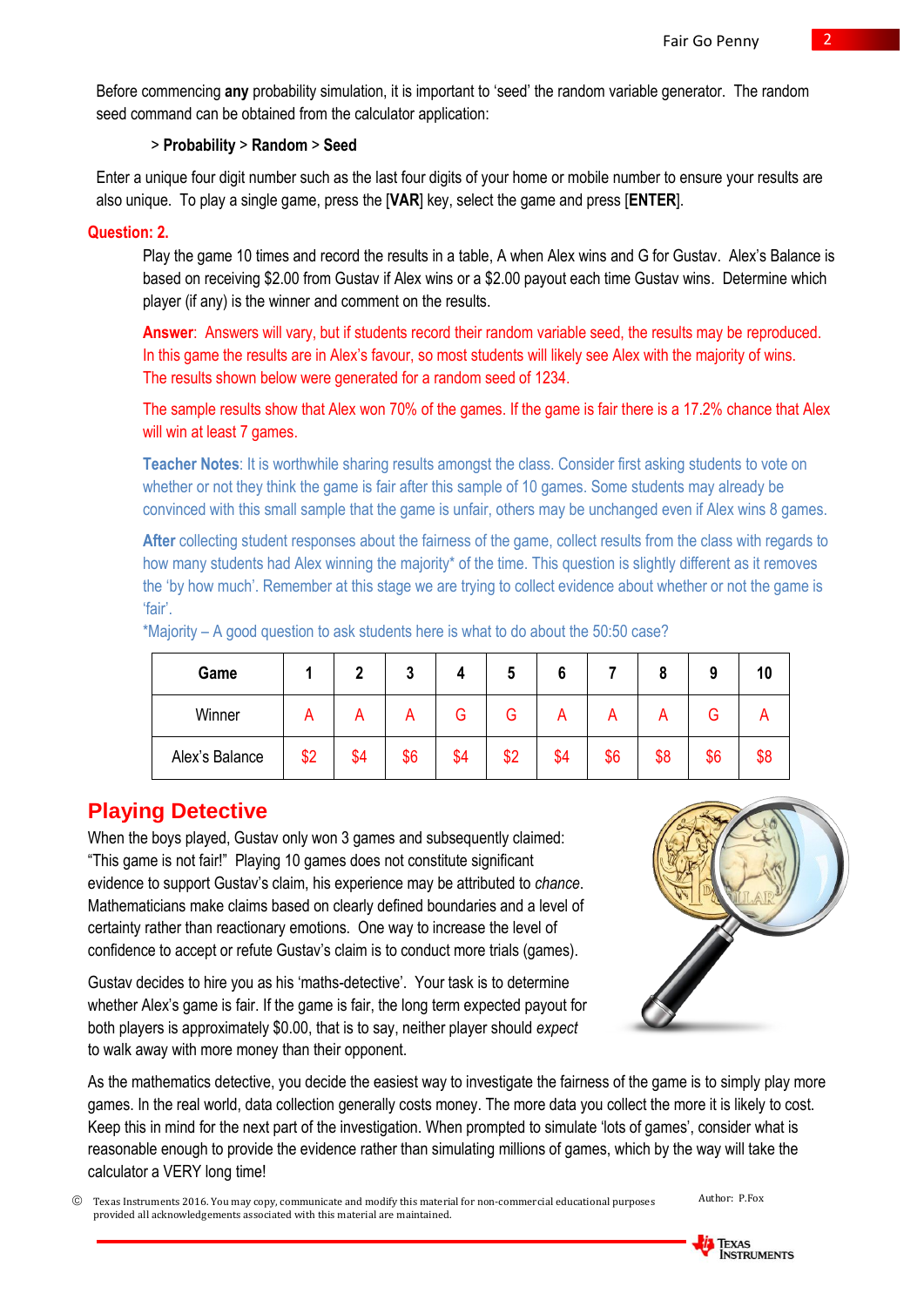Navigate to page 2.1 and select the simulation: fairmore() from the [**VAR**] menu.

This simulation requires you to select the number of games to be played, individual game results will not be displayed, rather the total number of games won by each player and Alex's balance based on the \$2.00 payout each time Gustay wins and a \$2.00 collection when Alex wins.

|                       | 1.1 1.2 2.1 ▶ *Fair Go  nny | RAD <sup>[</sup> |  |
|-----------------------|-----------------------------|------------------|--|
| $\mathbf{fairmore} @$ |                             |                  |  |
|                       | How many games 0            |                  |  |
|                       | OK<br>Cancel                |                  |  |
|                       |                             |                  |  |
|                       |                             |                  |  |

## **Question: 3.**

Run the fairmore() simulation and select an appropriate number of games that you believe would need to be played in order to determine whether the current scenario is fair.

i) How many games did you choose to simulate, justify your selection.

**Answer**: Answers will vary, but should typically lie between 100 and 1000. As referenced in the text, data collection costs money, so 1,000,000 games is not a reasonable selection.

 $\overline{ii}$  What was the outcome? Do you believe the game to be fair under its current payout system?

**Answer**: Example: 100 game simulation: Alex won 63 and Gustav 37. Some students will be convinced by this result, others will accept that this could still have occurred by chance, which indeed it could. In another 100 game simulation, Alex wins 57 and Gustav wins 43, definitely not sufficient to 'prove' that the game is unfair.

Example: 1000 game simulation: Alex wins 587 and Gustav 413.

**Teacher Notes:** What is interesting in these larger simulations (100+ games), it is not always 'clear' that the game favours Alex, however surveying the class will reveal that Alex wins overall in the majority of cases. This is the 'introduction' to the concept of a sampling distribution.

To further this concept, students may be provided with a 'sticky dot' to place on the board and show on a number line the quantity of wins by Alex in a 100 game simulation. Whilst a class set of sticky dots will not produce a normal distribution, it reinforces the concept of a sampling distribution.

Even more data can be collected if using TI-Navigator™. Students can simulate several 100 game events and record the results. In a class of 25 students, with each student simulating 4+ games, 100 data points can be collected via a quick-poll and shared amongst the class in a matter of minutes.

#### **Question: 4.**

Suppose 50 games represent one sample. If you repeated these samples over and over again. What would the distribution of the collected sample means look like? Explain.

**Answer**: Answers will vary, students should be encouraged to draw a graph. The purpose of the question is to see if students intuitively have an understanding that the results will be distributed around a central mean and that the distribution gets smaller and smaller as you move further from the mean. This understanding should be included in student explanations.

 Texas Instruments 2016. You may copy, communicate and modify this material for non-commercial educational purposes provided all acknowledgements associated with this material are maintained.

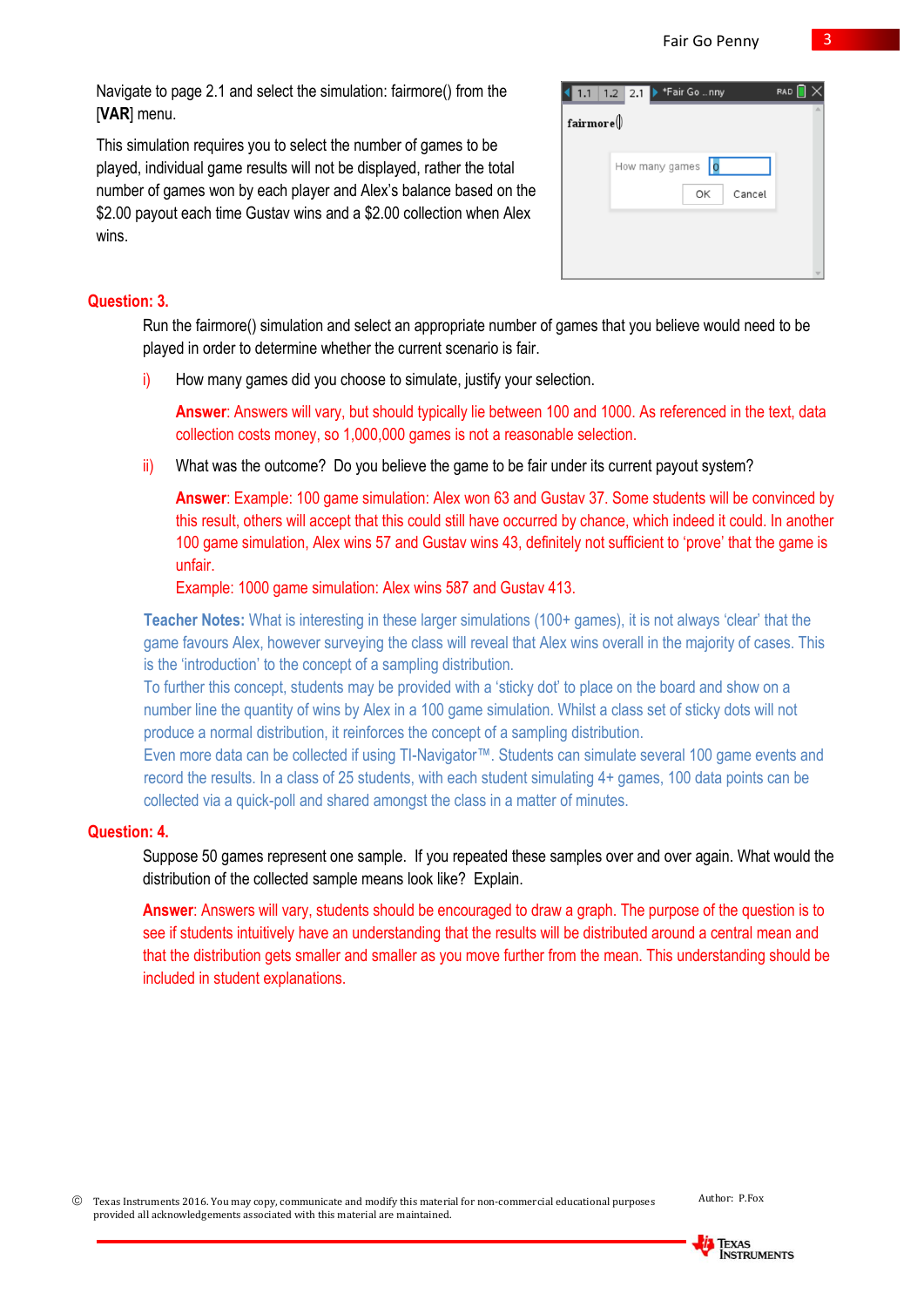Navigate to page 3.1 and read the instructions. After reading the instructions, navigate to page 3.2.

Click on the slider a couple of times. Each time the slider is clicked another 50 (default value of SS) games are played and the average payout recorded.

Select the slider and press:  $\lceil ctr \rceil + \lceil menu \rceil$ 

From the contextual menu, select '**Animate**'.

When one of the columns reaches approximately 50 repeat the above process and select **Stop** animation.

| 3.2                   | 3.3 3.4 > *Fair Go  nny |                                                       | RAD <sup>[</sup> |
|-----------------------|-------------------------|-------------------------------------------------------|------------------|
| 90<br>Frequency<br>60 |                         | Move<br>1<br>2 Settings<br>Maximise<br>3<br>4 Animate |                  |
| 30<br>Ω               | $-0.2$<br>0.0           | 5 Delete<br>0.2<br>0.4<br>results                     | 0.6<br>0.8       |

#### **Question: 5.**

How does the distribution of sample means (expected values) compare with your prediction in Question 4?

**Answer**: Answers will vary. Whilst the distribution generated will not be perfectly Normal, it will most likely resemble more frequent results in the centre and a reducing frequency as you move further from the mean.



**Teacher Notes:** It is possible to use the analyse menu to plot a normal distribution curve over the top of the data. The graph above shows the average 'expected return' per game for Alex is around 0.32. This means that from the 50 games in each sample, Alex should expect to walk away approximately \$15.00 richer! In the sample data (shown above) we can see that Gustav wins (overall) will only occur approximately 15% of the time, the game seems to be quite biased!

#### **Question: 6.**

As Gustav's detective, it's now time to provide him with your report. Write a brief report for Gustav identifying whether the game is fair.

**Answer**: Answers will vary. Students must refer to the data in their conclusion! Students may also explore some theoretical evidence to justify why the game is not fair. A relatively short tree diagram soon reveals some very damaging evidence. It is not expected that students will identify the theoretical probabilities, just that the game is not fair!

# **Extension: Checking for Errors**

In a statistical context an error is different than a mistake! In statistics there are two basic types of errors:

- **Type I** Reject the Null Hypothesis even though it is true.
- **Type II** Accept the Null Hypothesis even though it is not true.

As Gustav's detective we might start with the hypothesis that the game is fair, we would call this the Null Hypothesis. Gustav jumped to the conclusion that the game was unfair based on his experience, his data. Gustav rejects that the

 Texas Instruments 2016. You may copy, communicate and modify this material for non-commercial educational purposes provided all acknowledgements associated with this material are maintained.

Author: P.Fox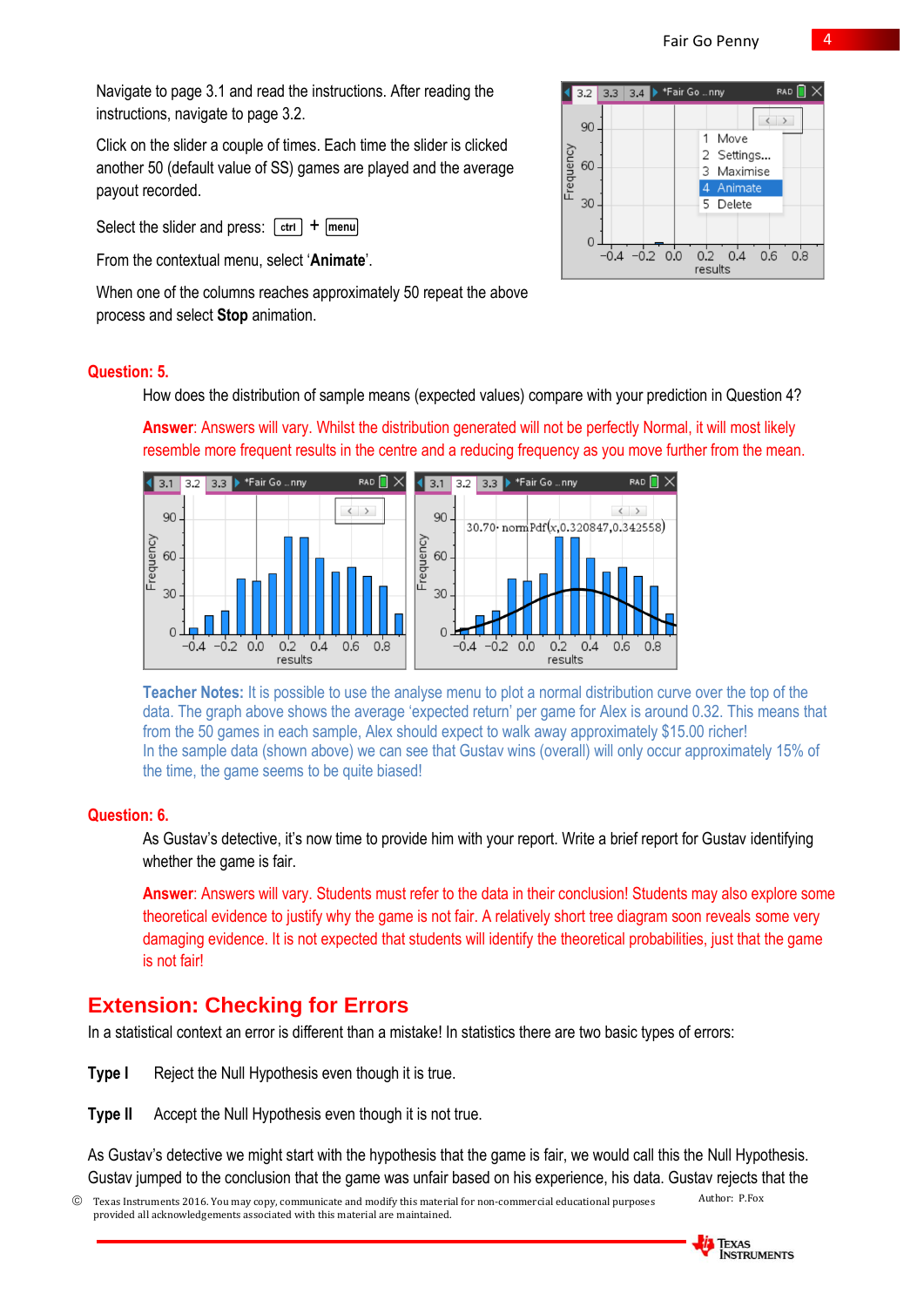game is fair, he rejects the Null Hypothesis. If the game is fair then we could describe this as a Type I error. On the other hand, if our data did not provide sufficient evidence of any bias in the game, we would conclude the game is fair, but maybe the game is not actually fair. The following information helps explain how these errors occur.

The two graphs show the distribution of wins for a fair game (blue graph) and unfair game (red graph). The shaded regions under the blue graph (A & B) represent unlikely results, such as Alex wins 9 games out of 10 (B) or Gustav wins 9 games out of 10 (A). We know that these events can happen by chance in a fair game. What if we don't know if the game really is fair?

The second pair of graphs includes a 'result'. This may correspond to Alex winning 6 games from 10 in a fair game. On the other hand, it could represent 6 wins from 10 in an unfair game where Alex is expected to win 8 out of 10 games!

If we don't know if the game is fair, the result shown seems 'reasonable' enough to belong to the fair game. Indeed, it appears more likely to have come from the fair game than the unfair game as it is closer to the expected result (middle).



If it turns out the game is unfair, we will have experienced a Type II error. We accepted the game as fair even though it was not. Now imagine that the 'result' was in the blue shaded area (B). This is the time when we get suspicious and may accept that the result is more likely to have come from an unfair game. It is however possible that we are mistaken and jumping to conclusions. If we conclude the game is unfair, based on our result, but it did actually occur by chance, this would be a Type I error.

#### **Question: 7.**

Generating larger samples makes the graphs shown above 'narrower'. Explain how this might help reduce the chances of jumping to the wrong conclusion (Type I or Type II error).

**Answer**: Students should include a diagram to help with their explanation. Reducing the overlap between the two graphs reduces the likelihood of a Type I or Type II error.

#### **Question: 8.**

Clear the data from spreadsheet on page 3.4. Change the sample size (SS) value on page 3.1 to 100 and run the simulations again. Explain how changing the sample size (number of games in each sample) will help determine whether the game is fair or not.

**Answer**: When the sample size is changed from 50 to 100 the 'deviation' away from the mean changes. We see less data falling into the region that we might consider 'fair' (belonging to the fair graph). A sample set of data is shown opposite. The mean and standard deviation of this graph provide numerical evidence, the data shows visual evidence that with the larger samples we see much less games falling into the category of what we might accept as fair.



 Texas Instruments 2016. You may copy, communicate and modify this material for non-commercial educational purposes provided all acknowledgements associated with this material are maintained.

Author: P.Fox